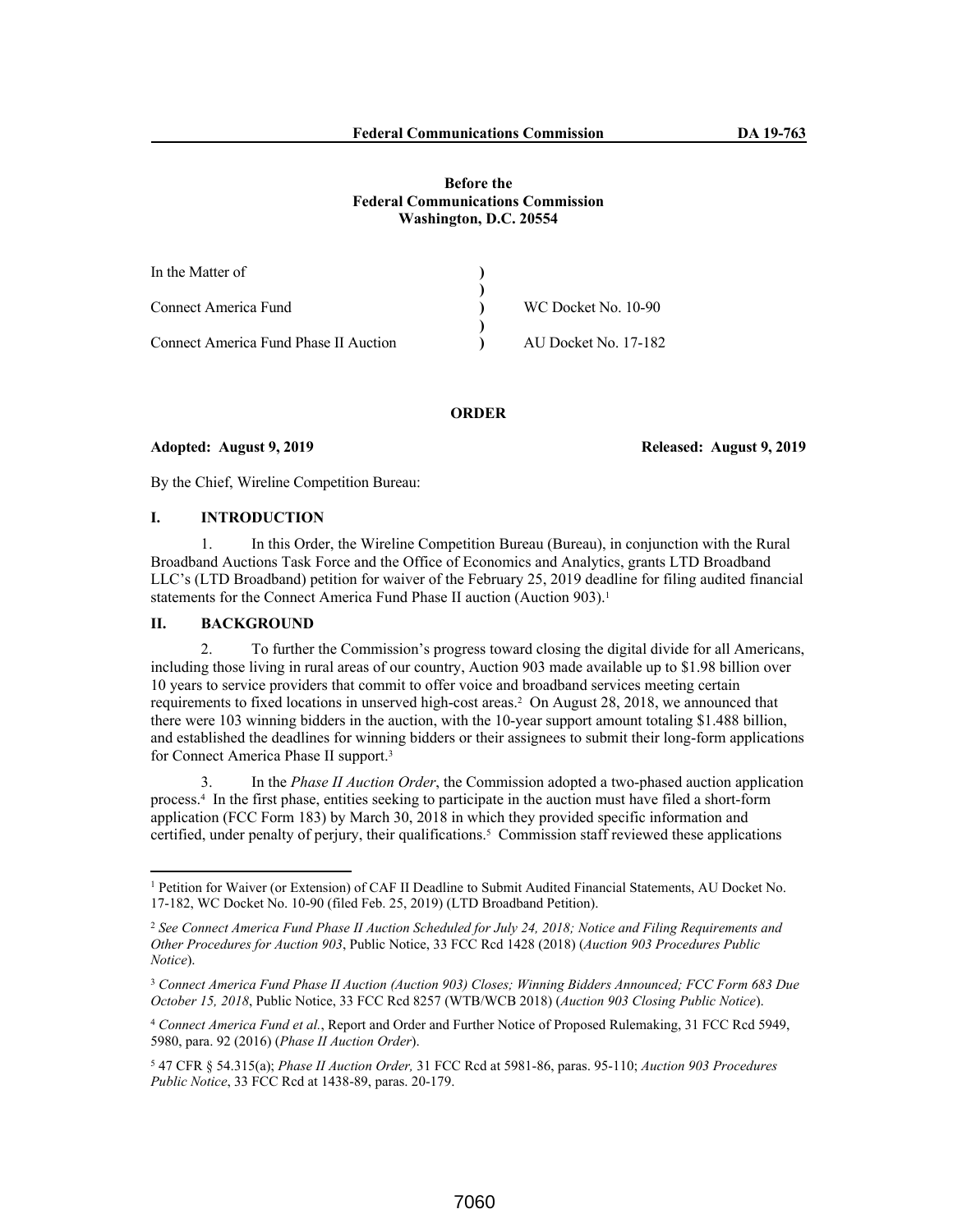and determined whether the applicants were qualified to bid in the auction.<sup>6</sup> In the second phase of the process, each winning bidder or its assignee must file a more comprehensive long-form application (FCC Form 683), which Commission staff is reviewing to determine if a long-form applicant should be authorized to receive support for its winning bids.<sup>7</sup> Any long-form applicant that defaults prior to being authorized to receive support, including by failing to meet the long-form application submission deadlines, is subject to a forfeiture.<sup>8</sup>

4. The Commission adopted the requirement, in the 2016 *Phase II Auction Order*, that all Auction 903 applicants submit financial statements, including balance sheets, net income, and cash flow, that have been audited by an independent certified public accountant.<sup>9</sup> The Commission concluded that the additional cost of obtaining audited financial statements is outweighed by the importance of assuring the financial health of auction support recipients.10 To the extent an entity that had provided voice and broadband service for at least two years and does not already obtain an audit of its financial statements in the ordinary course of business, the Commission permitted that entity to wait until it was announced as a winning bidder to submit audited financial statements.11 The Commission required winning bidders that took advantage of this option to submit audited financial statements no later than 180 days after the public notice identifying them as winning bidders, i.e., February 25, 2019.<sup>12</sup>

5. *LTD Broadband's Petition*. LTD Broadband participated in Auction 903 and was assigned \$1,193,419.40 in total 10 years support to serve 1,018 locations in Illinois, Iowa, and Minnesota.13 LTD Broadband is not audited in the ordinary course of business and filed unaudited financial statements with its short-form application. LTD filed a long-form application but did not submit audited financials by the February 25, 2019 deadline, and seeks waiver of the deadline.

6. LTD Broadband explains that it is a small business with a limited number of employees and administrative resources. LTD Broadband argues that, although it has done everything under its control to submit timely information to demonstrate its technical and financial capabilities, its attempts to retain and engage accountants within the required time frame were unsuccessful. LTD suggested that recent changes in the tax code may be one reason for the apparent lack of available accounting resources for smaller companies like LTD during the past six months. LTD states that when it finally found accountants willing to audit its financials, none were able to complete the work by the February 25 deadline.14 LTD Broadband submitted unaudited financial statements for 2018 on February 25, 2019 and audited financial statements on April 16, 2019, while its long-form application remained pending review by Commission staff.

<sup>6</sup> *220 Applicants Qualified to Bid in the Connect America Fund Phase II Auction; Bidding to Begin on July 24, 2018*, Public Notice, 33 FCC Rcd 6171 (WCB/WTB 2018) (*Auction 903 Qualified Bidders Public Notice*); *Auction 903 Procedures Public Notice*, 33 FCC Rcd at 1512-20, paras. 289-313.

<sup>7</sup> 47 CFR § 54.315 (b)-(c); *Phase II Auction Order,* 31 FCC Rcd at 5987-99, paras. 113-41.

<sup>8</sup> *Phase II Auction Order*, 31 FCC Rcd at 6000-01, paras. 143-45.

<sup>9</sup> 47 CFR § 54.315(a)(7)(i); *Phase II Auction Order*, 31 FCC Rcd at 5983, para. 101.

<sup>10</sup> *Phase II Auction Order,* 31 FCC Rcd at 5983, para. 101.

<sup>11</sup> 47 CFR § 54.315(a)(7)(i); *Phase II Auction Order*, 31 FCC Rcd at 5983-84, para. 102.

<sup>12</sup> 47 CFR § 54.315(b)(4); *Phase II Auction Order*, 31 FCC Rcd at 5984, para. 103; *Auction 903 Closing Public Notice*, 34 FCC Rcd at 8263, para. 16.

<sup>13</sup> *Auction 903 Closing Public Notice*, 33 FCC Rcd 8257, Attach A. LTD Broadband notified the Commission that it did not intend to pursue its winning bids in Nebraska and Nevada. *See Connect America Funds Phase II Support for 611 Winning Bids Ready to Be Authorized*, DA 19-535, Attach. B (WCB/OEA June 7, 2019) (Listing bids in default).

<sup>14</sup> LTD Broadband Petition at 4-5.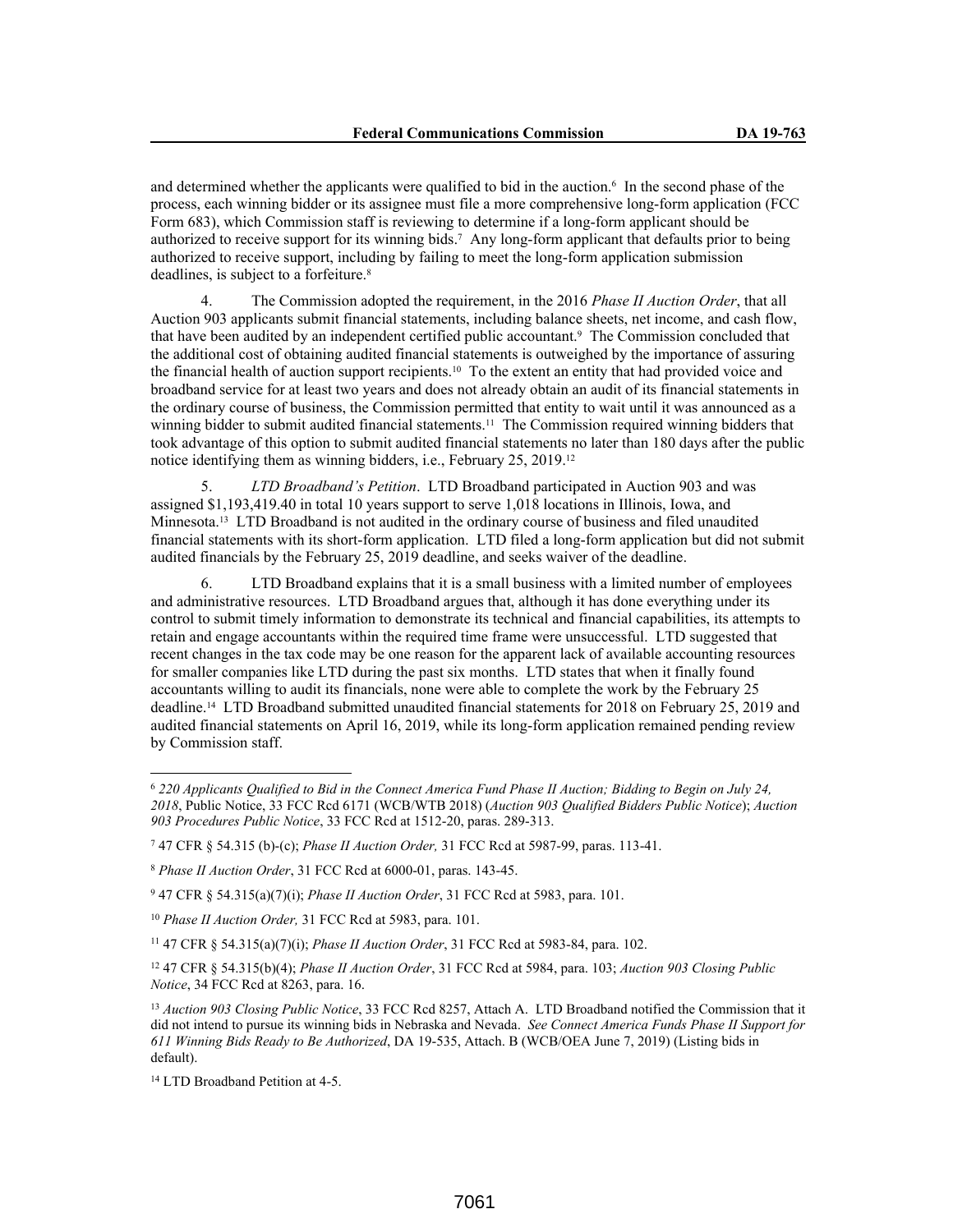# **III. DISCUSSION**

7. Generally, the Commission's rules may be waived for good cause shown.15 Waiver of the Commission's rules is appropriate only if both: (1) special circumstances warrant a deviation from the general rule, and (2) such deviation will serve the public interest.16 We find good cause to grant LTD Broadband's petition for waiver. Therefore, we waive the February 25, 2019 deadline for filing audited financial statements.

8. First, we find that special circumstances warrant deviation from the Commission's audited financial statements deadline. Auction 903 participants had the responsibility to conduct due diligence regarding the Auction 903 requirements and obligations prior to participating in the auction.<sup>17</sup> Nevertheless, in the context of other auctions, Commission bureaus have granted waivers of post-auction long-form application filing deadlines "when minor, inadvertent, post-auction delinquencies did not disrupt the auction process, nor undermine the Commission's policy of facilitating rapid implementation of service to the public."<sup>18</sup>

9. In Auction 903, the Bureau granted Casey Mutual Telephone Company's (Casey Mutual) petition for waiver of the November 5, 2018 deadline for filing letter of credit commitment letters.<sup>19</sup> Casey Mutual was able to obtain a letter of credit commitment letter from a qualified bank while Commission staff was still reviewing the other portions of Casey Mutual's otherwise timely filed application. The Bureau concluded this did not delay the Commission's long-form application review process or the provision of voice and broadband service to consumers living in the areas where Casey Mutual was awarded support.20 Similarly here, LTD Broadband was able to obtain and submit audited financial statements while Commission staff are still in the process of reviewing long-form applications and authorizing Auction 903 winners to begin receiving support. Accordingly, even though LTD Broadband missed the February 25, 2019 audited financials deadline, this did not delay the Commission's

<sup>16</sup> *See Northeast Cellular Tel. Co. v. FCC*, 897 F.2d 1164, 1166 (D.C. Cir. 1990) (citing *WAIT Radio v. FCC*, 418 F.2d 1153, 1157-59 (D.C. Cir. 1969), *cert. denied*, 93 S.Ct. 461 (1972)) (*Northeast Cellular*).

<sup>17</sup> *Auction 903 Procedures Public Notice*, 33 FCC Rcd at 1471-72, paras. 111-19. The Commission required an Auction 903 participant that did not submit audited financial statements with the short-form application to certify that the long-form applicant will submit its audited financial statements from the prior fiscal year within 180 days after being announced as a winning bidder. *Id*. at 1445, para. 44.

<sup>18</sup> *See, e.g.*, *Request of Tallie Colville for Waiver of Auction 91 Form 301 Filing Deadline for Construction Permit for New FM Station, Diamond Lake, Oregon*, Memorandum Opinion and Order and Notice of Apparent Liability for Forfeiture, 26 FCC Rcd 14216 (AD-MB 2011) (*Tallie Colville Order*) (granting a waiver of the long-form application filing deadline where the applicant explained that it 'was not ready to submit the application by the filing deadline'); *Request of BKM Enterprises for Waiver of Auction No. 68 Form 301 Filing Deadline Application for Construction Permit for New FM Station, Perry, Florida*, Memorandum Opinion and Order and Notice of Apparent Liability, 22 FCC Rcd 15221 (AD-MB 2007) (*BKM Enterprises Order*) (granting the petition for waiver of an applicant that submitted its long-form application late because the applicant did not understand that it was required to file a long-form application); *Silver Palm Communications, Inc.*, Order, 17 FCC Rcd 6606 (CWD-WTB 2002) (*Silver Palm Communications Order*) (granting the petition for waiver of an applicant that missed the deadline "due to inadvertence and unawareness that the long-form application was due"); *City Page & Cellular Services, Inc. d/b/a City Beepers et al.*, Order, 17 FCC Rcd 26109 (CWD-WTB 2002) (granted the petitions for waiver of seven applicants that claimed to miss the deadline "due to inadvertence and/or unawareness that the long-form applications were due").

<sup>19</sup> Connect America Fund, Connect America Fund Phase II Auction, WC Docket No. 10-90, AU Docket 17-182, Order, DA 19-428 (WCB May 15, 2019) (*Casey Mutual Waiver Order*).

<sup>20</sup> *Id.* at para. 10. Unlike the situation here, the Bureau found that enforcement of the filing requirements was appropriate for the rural broadband experiments, so as not to delay to the offer of support to price cap carriers or in order to identify the next-in-line bidders. *See id*. at note 10.

<sup>15</sup> 47 CFR § 1.3.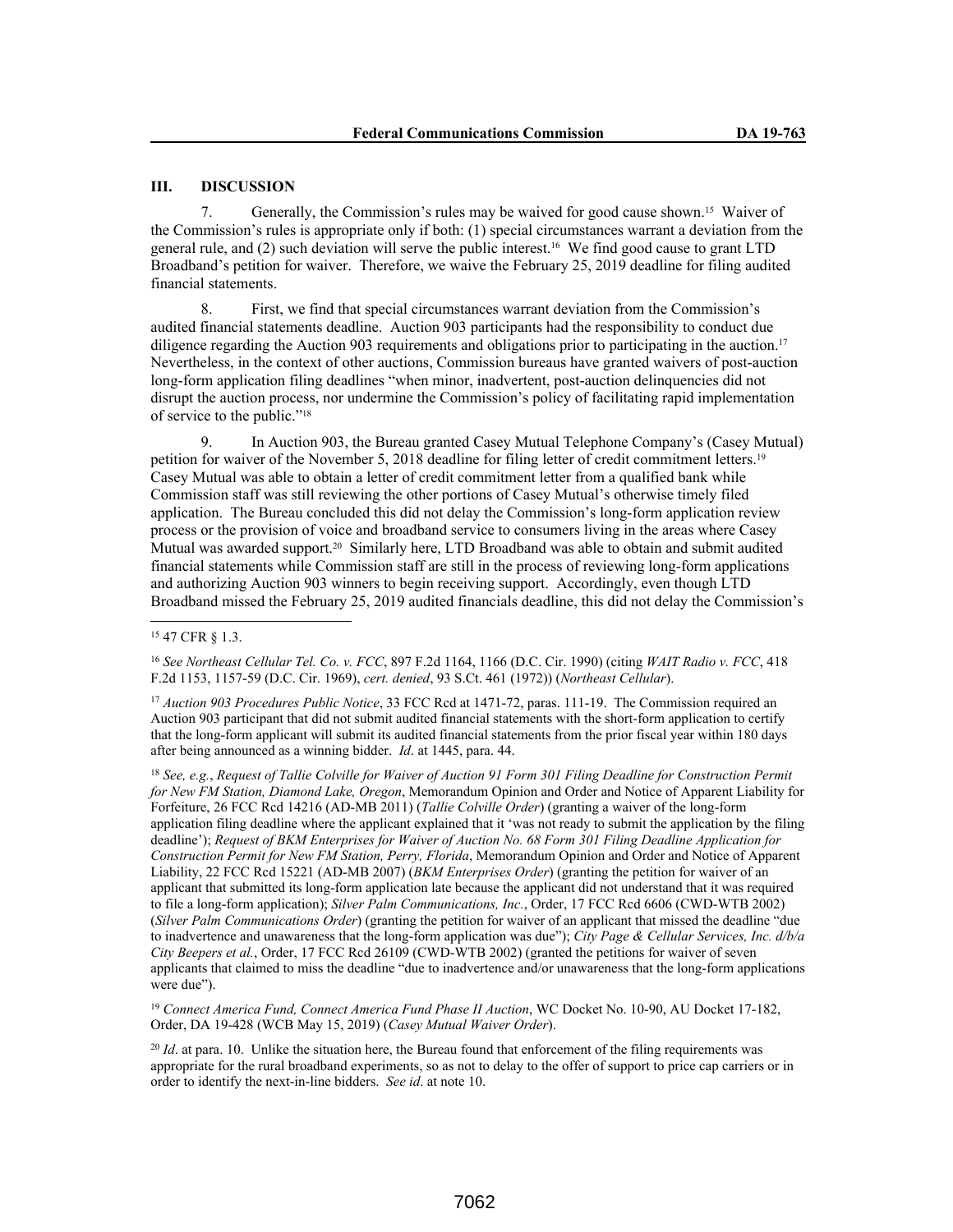long-form review process or the provision of voice and broadband service to consumers in the areas for which LTD was awarded support.

10. Second, we find that it serves the public interest to grant LTD Broadband's waiver petition. The Commission adopted the long-form application filing process so that Commission staff could "conduct a more extensive review of the winning bidders' qualifications to receive support . . .."<sup>21</sup> LTD Broadband submitted unaudited financial statements for 2018 on February 25, 2019 and audited financial statements on April 16, 2019, during the application review process. Commission staff still had the opportunity to fully evaluate LTD Broadband's qualifications in a timely fashion, as was the case in the Casey Mutual decision.22 We conclude that it will serve the public interest for Commission staff to take this opportunity to evaluate the qualifications of an applicant that has otherwise substantially complied with the application deadlines, has expressed a willingness to serve the consumers in its winning bid areas, and demonstrated the company's financial capabilities.<sup>23</sup> Had we found LTD Broadband in default for missing the deadline, we may have precluded an otherwise qualified applicant from being authorized to receive support, delaying the provision of voice and broadband service in these areas.<sup>24</sup>

11. Our decision to grant LTD Broadband's petition for waiver does not necessarily mean that LTD Broadband will be found qualified to receive Auction 903 support. Whether a long-form applicant is qualified to receive Auction 903 support will be announced in a future public notice. If we announce that LTD Broadband is ready to be authorized, it will have 10 business days to submit a letter of credit and bankruptcy opinion letter meeting the Commission's requirements and will not be authorized to receive Auction 903 support until such documentation is deemed acceptable.

# **IV. ORDERING CLAUSES**

12. Accordingly, IT IS ORDERED, pursuant to sections 1, 4(i), 5(c), and 254 of the Communications Act of 1934, as amended, 47 U.S.C. §§ 151, 154(i), 155(c), 254, and sections 0.91, 0.291, and 1.3 of the Commission's rules, 47 CFR §§ 0.91, 0.291, 1.3, that this Order IS ADOPTED.

<sup>21</sup> *Phase II Auction Order*, 31 FCC Rcd at 5980, para. 92.

<sup>22</sup> *Casey Mutual Waiver Order*, DA 19-428, at para. 11.

<sup>&</sup>lt;sup>23</sup> LTD Broadband Petition at 5 (stating that it "has already commenced planning for buildout to the CAF II locations, and has already invested nearly \$200,00 in backbone upgrades and power backup systems").

<sup>&</sup>lt;sup>24</sup> *Id.* at 6 (arguing that denial of its waiver request would "effectively ensure that the persons living in these rural, less-densely populated areas will continue without any broadband service for years to come").